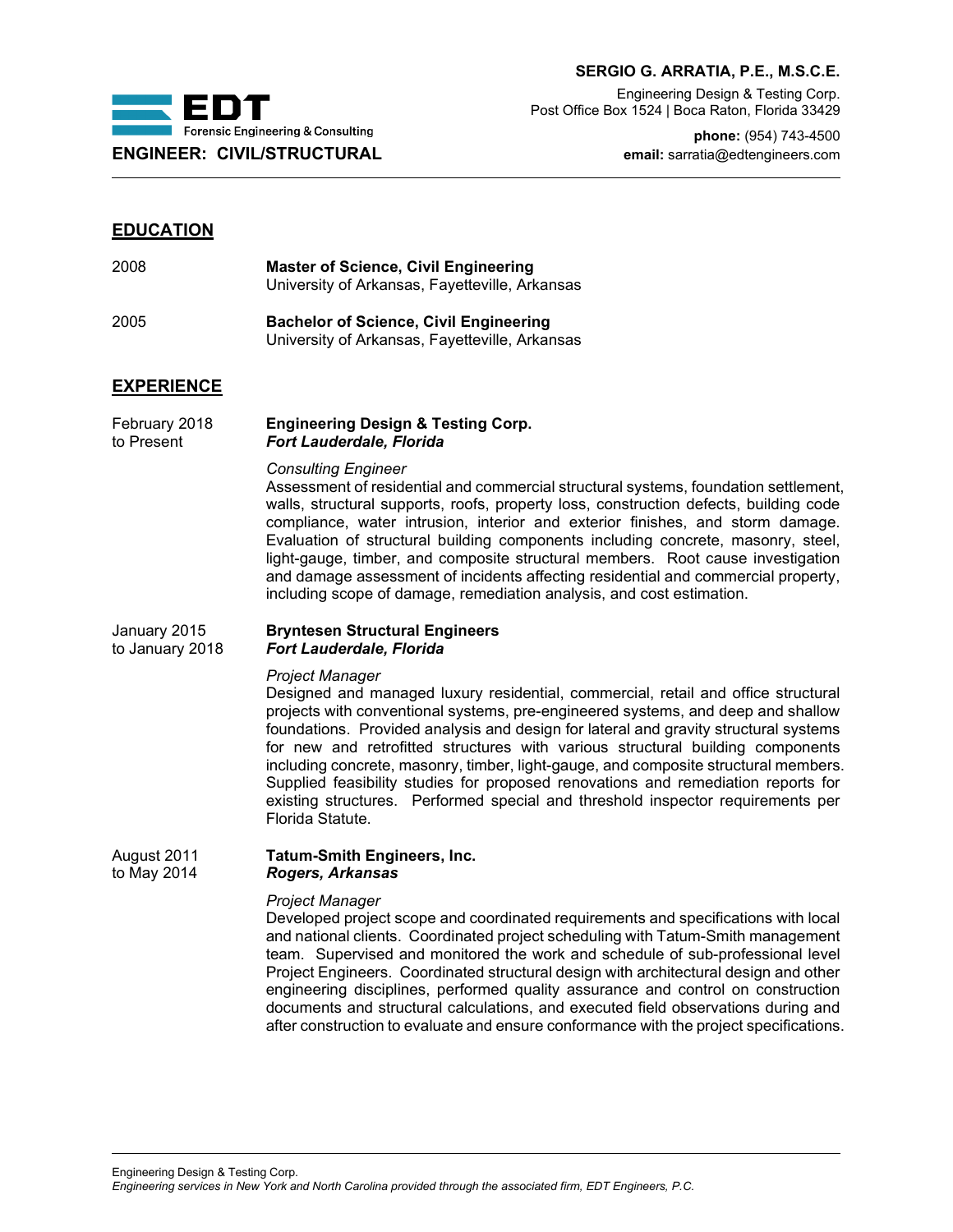| <b>June 2008</b> | <b>CMC Joist and Deck</b>                                                                                                                                                                                                                                                                                                                                                                                                                                                                                                           |
|------------------|-------------------------------------------------------------------------------------------------------------------------------------------------------------------------------------------------------------------------------------------------------------------------------------------------------------------------------------------------------------------------------------------------------------------------------------------------------------------------------------------------------------------------------------|
| to July 2010     | Rogers, Arkansas                                                                                                                                                                                                                                                                                                                                                                                                                                                                                                                    |
|                  | Design Engineer<br>Assisted draftsmen and sales people in interpreting contract documents to prepare<br>bid proposals for steel joists and steel deck. Detailed and reviewed structural<br>drawings from construction documents provided by clients. Evaluated, designed,<br>analyzed, and reinforced structural members for commercial and residential projects.<br>Prepared bills of materials for implementation in the production lines and visited job<br>sites to monitor erection procedures and construction methodologies. |
| <b>June 2006</b> | <b>University of Arkansas</b>                                                                                                                                                                                                                                                                                                                                                                                                                                                                                                       |
| to May 2008      | <b>Fayetteville, Arkansas</b>                                                                                                                                                                                                                                                                                                                                                                                                                                                                                                       |
|                  | Graduate Research Assistant<br>Evaluated concrete construction and curing procedures in bridges constructed by the<br>Arkansas Highway and Transportation Department (AHTD). Project funded by AHTD<br>for a master's degree thesis titled "Evaluation of Bridge Deck Curing Procedures".                                                                                                                                                                                                                                           |
| August 2003      | <b>Center for Training Transportation Professionals</b>                                                                                                                                                                                                                                                                                                                                                                                                                                                                             |
| to May 2008      | <b>Fayetteville, Arkansas</b>                                                                                                                                                                                                                                                                                                                                                                                                                                                                                                       |
|                  | <b>Certified Proctor</b><br>Capacitated and tested personnel and companies performing work in the transportation<br>industry with the aggregates, asphalt, concrete, and soils modules.                                                                                                                                                                                                                                                                                                                                             |

# **REGISTRATIONS and CERTIFICATIONS**

Registered Professional Engineer in Alabama (#37444-E) Registered Professional Engineer in Arkansas (#15388) Registered Professional Engineer in Florida (#82552) Florida Association of Realtors (#SL3359394) HAAG Certified Inspector – Commercial Roofs (#201804300) HAAG Certified Inspector – Residential Roofs (#201804300) National Association of Realtors® (#278050977) National Council of Examiners for Engineering and Surveying Record (#13-923-04)

# **PROFESSIONAL ORGANIZATIONS**

American Concrete Institute (ACI) American Society of Civil Engineers (ASCE) Chi Epsilon National Civil Engineering Honor Society Tau Beta Pi National Engineering Honor Society